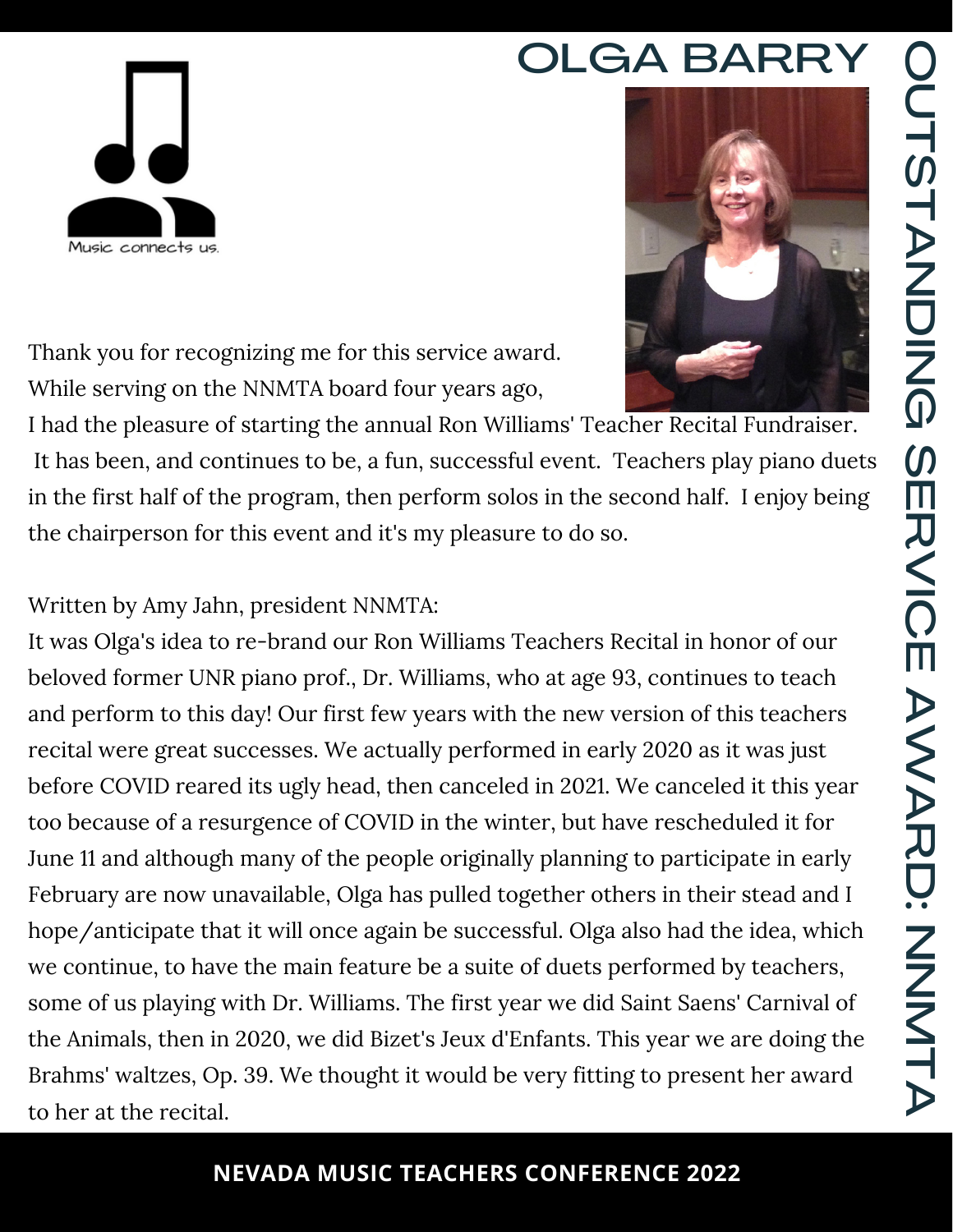





Jee Wong received his Master's degree in music where he was a graduate teaching assistant in group piano, piano ensemble and dance accompanying for two years. His teachers include Steven Hesla, Dennis Alexander, and Dr. Jody Graves. He has also pursued postgraduate studies with Ivan Davis from the University of Miami and Leon Fleisher from University of Maryland. He was a staff artist and adjudicator for Yamaha Piano Company in Japan from 1995 - 1999 where he performed and gave workshops in Asia. He was also a staff examiner for the Royal Conservatory of Music from 2010 - 2012.